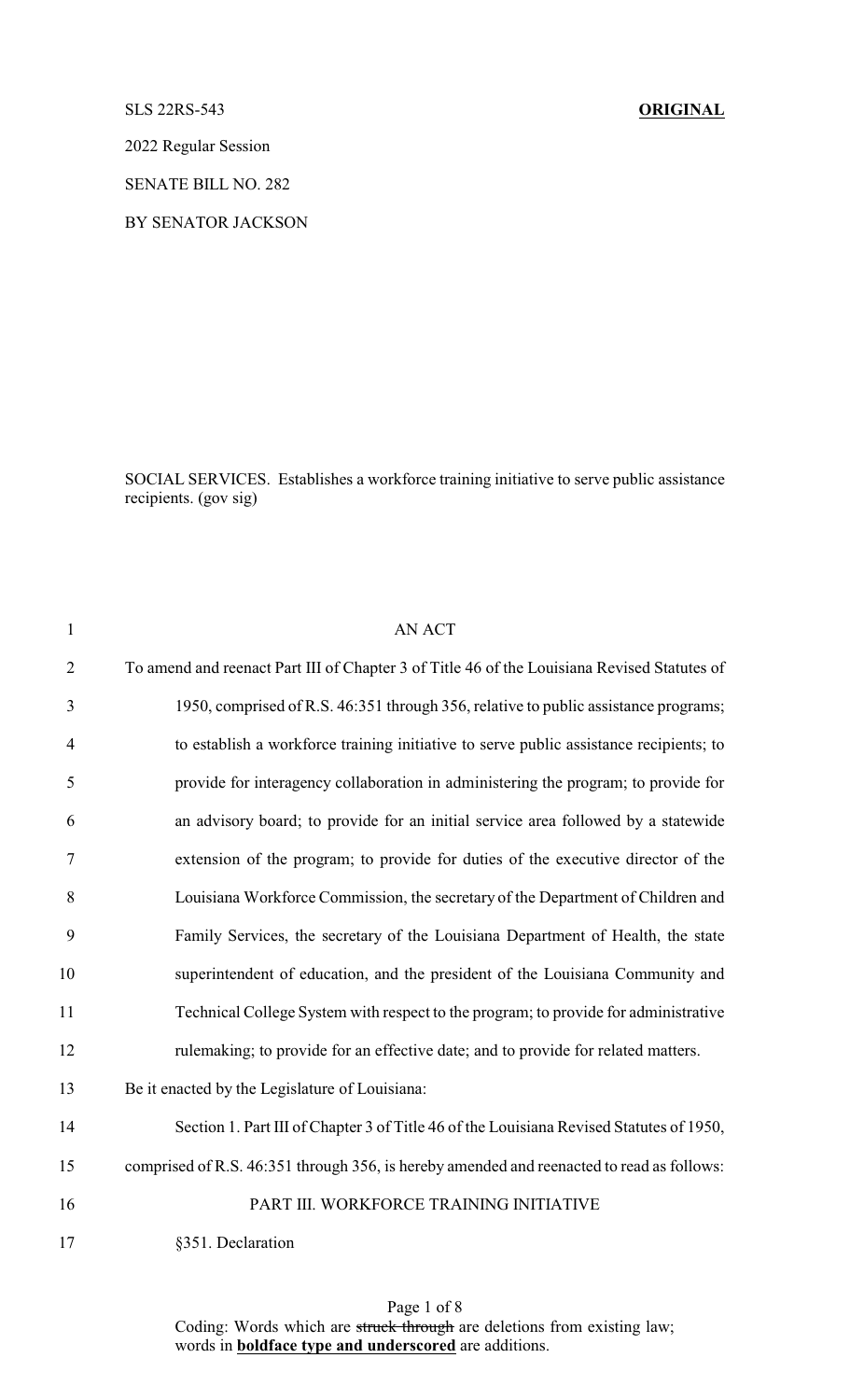| 1              | A. It is the policy of this state to encourage self-sufficiency so that                |
|----------------|----------------------------------------------------------------------------------------|
| $\overline{2}$ | <b>Louisianians residents of Louisiana</b> may reduce dependence on public benefits to |
| 3              | meet basic needs and become economically self-reliant, and to provide key supports     |
| 4              | to those persons residents to help them in achieving their workforce participation     |
| 5              | goals.                                                                                 |
| 6              | B. In order to promote inclusive leadership, ensure equal access to                    |
| 7              | professional growth opportunities, and achieve the goals and objectives of the         |
| 8              | initiative established by Act 271 of the 2018 Regular Session, it is imperative to     |
| 9              | encourage participation by the public in the design of the program and to              |
| 10             | implement the program in collaboration with an advisory board comprising a             |
| 11             | diverse membership.                                                                    |
| 12             | §352. Definitions                                                                      |
| 13             | As used in this Part, the following terms have the meaning ascribed to them            |
| 14             | in this Section definitions apply:                                                     |
| 15             | (1) "Participant" means a person who participates in the pilot initiative              |
| 16             | provided for in this Part.                                                             |
| 17             | (2) "Pilot initiative" means the workforce training and education pilot                |
| 18             | initiative provided for in this Part.                                                  |
| 19             | $\left(\frac{3}{1}\right)$ "Public assistance" means any of the following:             |
| 20             | (a) Cash benefits of the Family Independence Temporary Assistance Program              |
| 21             | administered by the Department of Children and Family Services.                        |
| 22             | (b) Cash benefits of the Kinship Care Subsidy Program administered by the              |
| 23             | Department of Children and Family Services.                                            |
| 24             | (c) Nutrition assistance benefits of the Supplemental Nutrition Assistance             |
| 25             | Program administered by the Department of Children and Family Services.                |
| 26             | (d) Medical assistance pursuant to Title XIX of the Social Security Act                |
| 27             | through the program commonly known as Medicaid administered by the Louisiana           |
| 28             | Department of Health.                                                                  |
| 29             | (e) Child care assistance through the Child Care Assistance Program                    |

Page 2 of 8 Coding: Words which are struck through are deletions from existing law; words in **boldface type and underscored** are additions.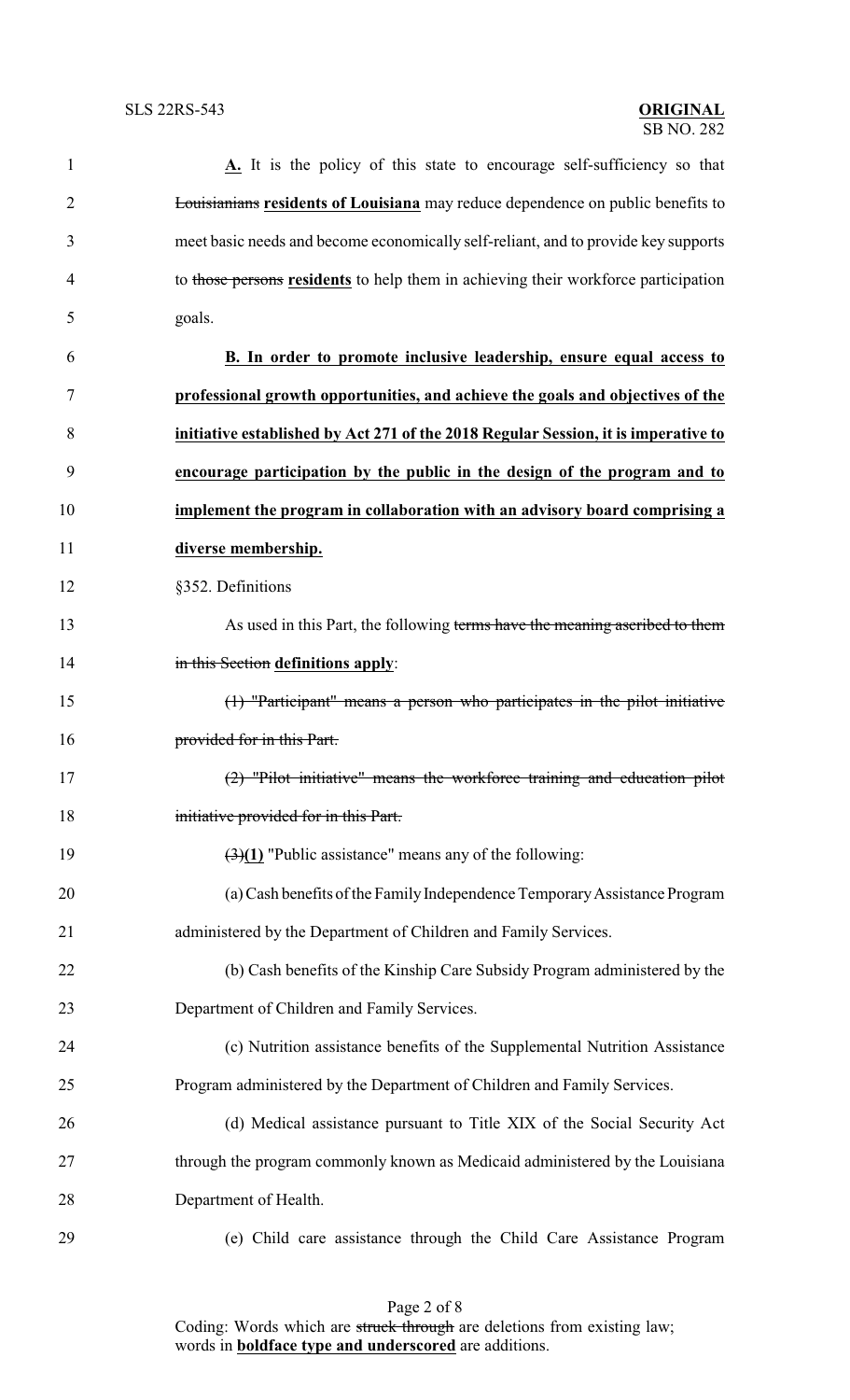| $\mathbf{1}$   | administered by the Louisiana Department of Education.                                |
|----------------|---------------------------------------------------------------------------------------|
| $\overline{2}$ | $\frac{4}{2}$ "State partners" shall mean means the following state entities,         |
| 3              | collectively:                                                                         |
| 4              | (a) The Louisiana Workforce Commission.                                               |
| 5              | (b) The Department of Children and Family Services.                                   |
| 6              | (c) The Louisiana Department of Health.                                               |
| 7              | (d) The Louisiana Department of Education.                                            |
| 8              | (e) The Louisiana Community and Technical College System.                             |
| 9              | §353. Workforce training and education pilot initiative; creation; advisory board;    |
| 10             | functions                                                                             |
| 11             | A.(1) Subject to any applicable requirements and limitations of federal law           |
| 12             | and regulation, the secretary of the Louisiana Workforce Commission, the secretary    |
| 13             | of the Department of Children and Family Services, the secretary of the Louisiana     |
| 14             | Department of Health, the state superintendent of education, and the president of the |
| 15             | Louisiana Community and Technical College System shall collaborate to design and      |
| 16             | implement there is hereby established a workforce training and education pilot        |
| 17             | initiative for public assistance recipients for the purpose of improving employment   |
| 18             | opportunities and promoting workforce advancement. The secretary of the Louisiana     |
| 19             | Workforce Commission shall lead coordination of the pilot initiative. The heads of    |
| 20             | the state partners in collaboration with an advisory board shall administer the pilot |
| 21             | initiative in accordance with the provisions of this Part. The advisory board shall   |
| 22             | consist of the following members:                                                     |
| 23             | (a) The secretary of the Louisiana Workforce Commission or his                        |
| 24             | designee.                                                                             |
| 25             | (b) The secretary of the Department of Children and Family Services or                |
| 26             | his designee.                                                                         |
| 27             | (c) The secretary of the Louisiana Department of Health or his designee.              |
| 28             | (d) The state superintendent of education or his designee.                            |
| 29             | (e) The president of the Louisiana Community and Technical College                    |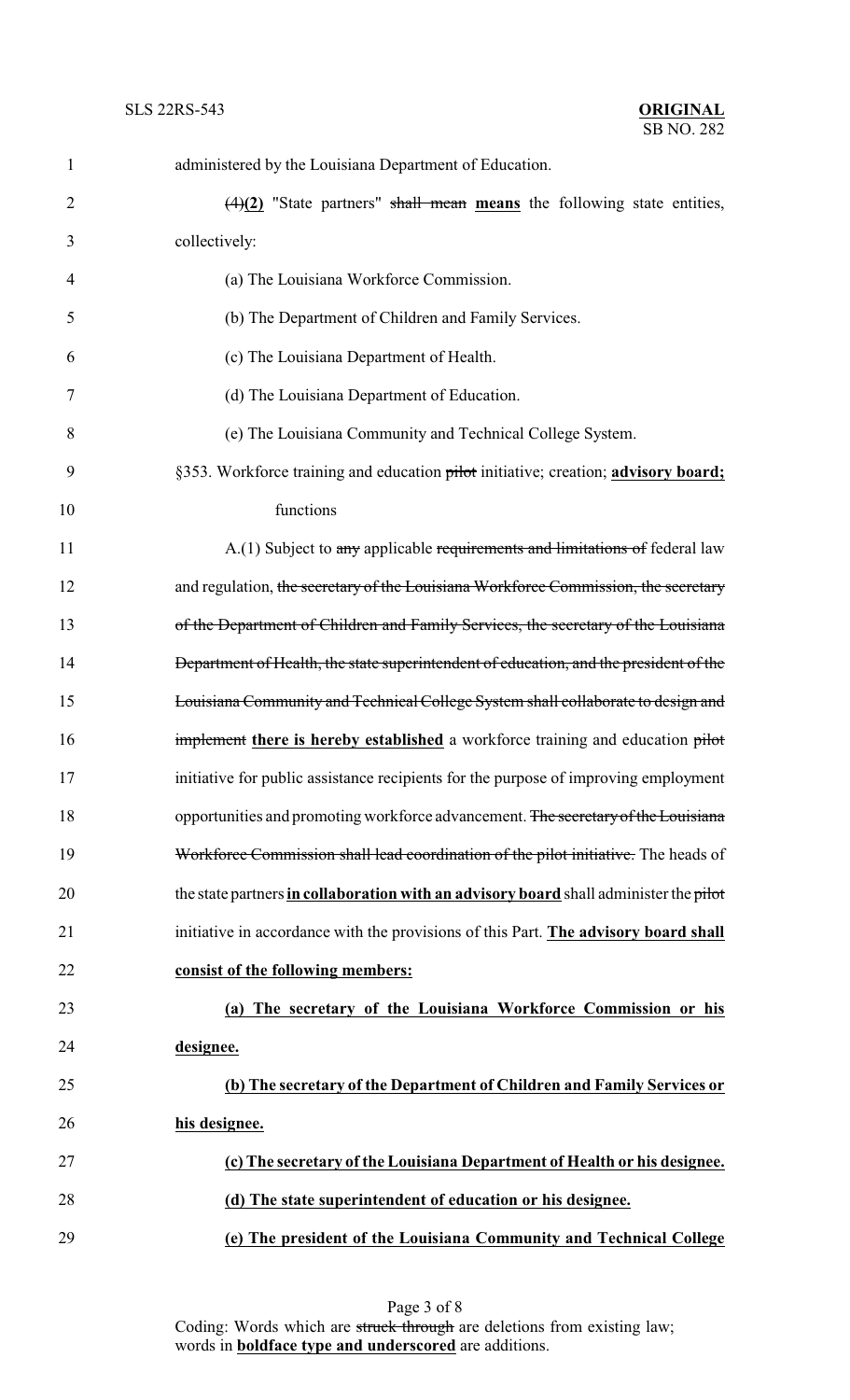| $\mathbf{1}$   | System or his designee.                                                                         |
|----------------|-------------------------------------------------------------------------------------------------|
| $\overline{2}$ | (f) A representative of Together Louisiana.                                                     |
| 3              | (g) The president of the National Association for the Advancement of                            |
| $\overline{4}$ | Colored People (NAACP), Louisiana State Conference, or his designee.                            |
| 5              | (h) The president of the Louisiana AFL-CIO or his designee.                                     |
| 6              | (i) The president of the Louisiana Association of Business and Industry                         |
| 7              | or his designee.                                                                                |
| 8              | (j) The state senator for Senate District 34.                                                   |
| 9              | (k) Two individuals appointed by the state senator for Senate District 34.                      |
| 10             | (2)(a) The state senator for Senate District 34 shall serve as the chair of                     |
| 11             | the advisory board. Upon approval of the chair, the membership of the advisory                  |
| 12             | board may be increased to include a representative of any interested party.                     |
| 13             | (b) The members of the advisory board shall serve without                                       |
| 14             | compensation, except per diem or expense reimbursement to which they may                        |
| 15             | be individually entitled as a member of their respective constituent                            |
| 16             | organization.                                                                                   |
| 17             | (c) The state partners shall provide staff support as needed by the                             |
| 18             | advisory board.                                                                                 |
| 19             | (d) The advisory board shall meet upon the call of the chair and may                            |
| 20             | meet as frequently as necessary for the timely performance of its duties. The                   |
| 21             | advisory board shall meet in any parish served by the initiative or in East Baton               |
| 22             | Rouge Parish.                                                                                   |
| 23             | $\left(\frac{2}{3}\right)(a)$ The state partners in collaboration with the advisory board shall |
| 24             | design the pilot initiative's operations and system of services in such a manner as to          |
| 25             | facilitate replication allow implementation of the program in all regions of the state.         |
| 26             | (b) Prior to the design and implementation of the initiative, the advisory                      |
| 27             | board shall conduct meetings for the purpose of receiving public input                          |
| 28             | regarding the program. The first meeting shall be called by the chair no later                  |
| 29             | than August 31, 2022.                                                                           |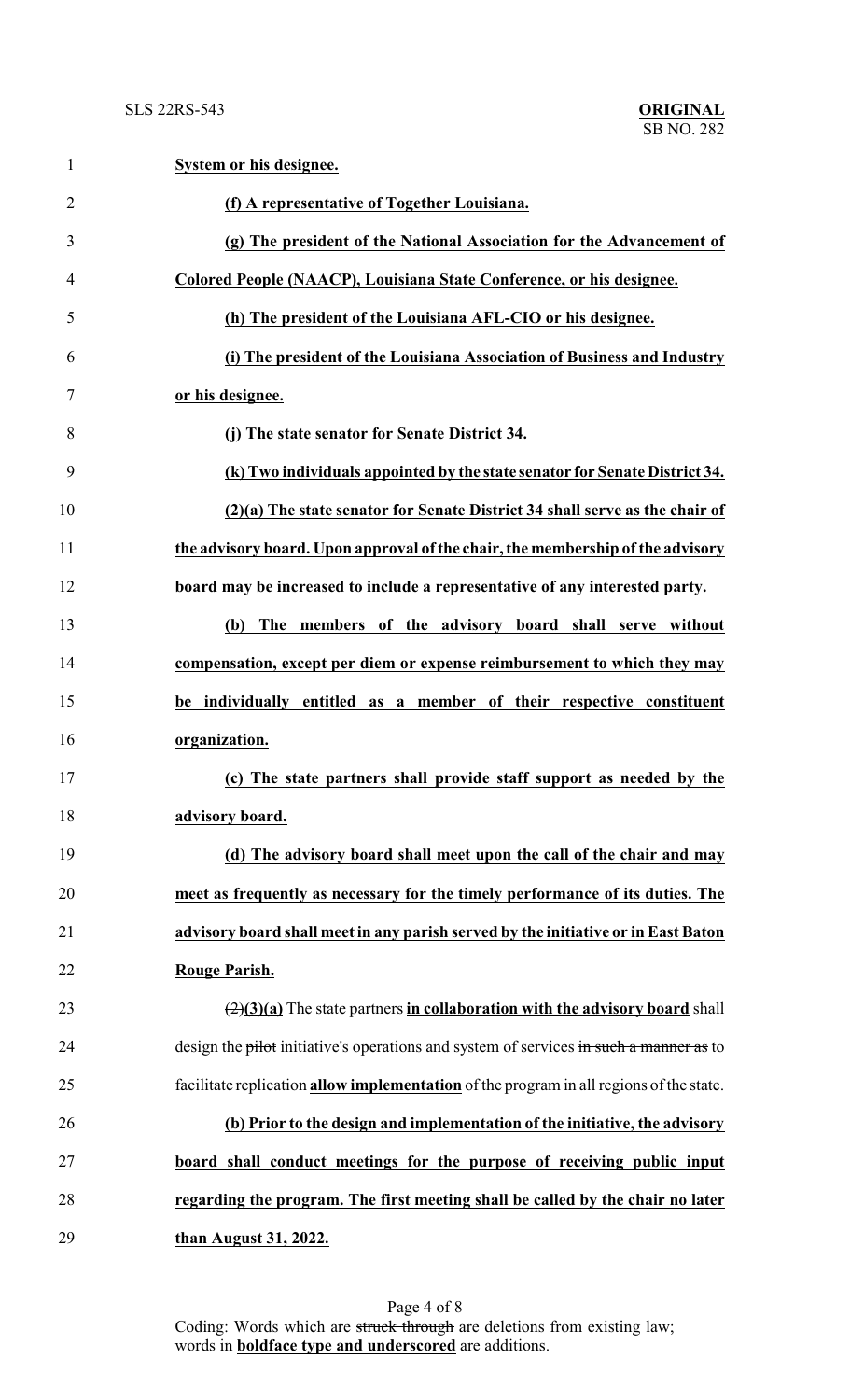| $\mathbf{1}$ | (c) The advisory board may work with the local human service districts             |
|--------------|------------------------------------------------------------------------------------|
| 2            | and authorities for assistance with the design and implementation of the           |
| 3            | initiative.                                                                        |
| 4            | $B(1)$ The state partners shall establish the pilot initiative to program shall    |
| 5            | <b>initially</b> operate and serve participants in the following regions parishes: |
| 6            | (a) The service area of Local Workforce Development Area No. $40.$                 |
| 7            | Concordia.                                                                         |
| 8            | (b) The service area of the Franklin Parish Consortium. East Carroll.              |
| 9            | (c) The service area of the Ouachita Parish Workforce Investment Board.            |
| 10           | Madison.                                                                           |
| 11           | (d) Morehouse.                                                                     |
| 12           | (e) Ouachita.                                                                      |
| 13           | (f) Richland.                                                                      |
| 14           | (g) St. Landry.                                                                    |
| 15           | (h) Tensas.                                                                        |
| 16           | (2) If agreed to by the head of each state partner, the partners may expand the    |
| 17           | The geographic service area of the pilot initiative may be expanded beyond the     |
| 18           | regions specified in Paragraph (1) of this Subsection. The state partners and      |
| 19           | advisory board may work with the local human service districts and authorities     |
| 20           | for assistance with expansion of the initiative.                                   |
| 21           | C. Participation in the pilot initiative by public assistance recipients shall be  |
| 22           | strictly voluntary.                                                                |
| 23           | D. Work supports and workforce education services provided by the pilot            |
| 24           | initiative may include, without limitation, any of the following:                  |
| 25           | (1) Job referral services.                                                         |
| 26           | (2) Job skills development.                                                        |
| 27           | (3) Job support services.                                                          |
| 28           | (4) Career planning.                                                               |
| 29           | $(5)$ Job training.                                                                |

Page 5 of 8 Coding: Words which are struck through are deletions from existing law; words in **boldface type and underscored** are additions.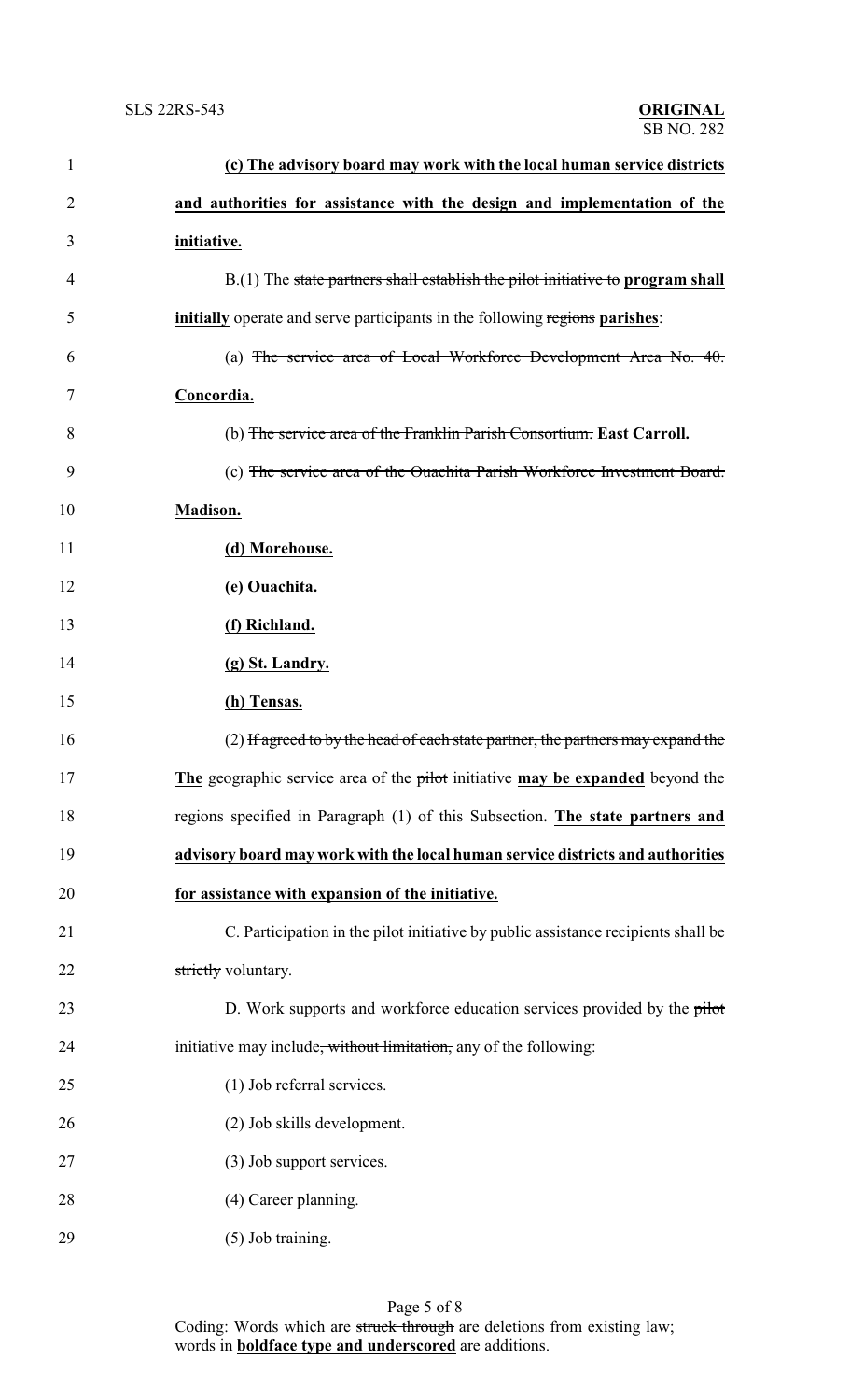| 1              | (6) Workforce readiness.                                                                 |
|----------------|------------------------------------------------------------------------------------------|
| $\overline{2}$ | (7) Apprenticeship programs.                                                             |
| 3              | §354. Administration; interagency agreements; participant forms; program                 |
| 4              | promotion                                                                                |
| 5              | A. The state partners shall enter into any memoranda of understanding,                   |
| 6              | cooperative endeavors, or other types of agreements between and among the partners       |
| 7              | as may be and with the local human service districts and authorities necessary           |
| 8              | to administer the pilot initiative.                                                      |
| 9              | $B(1)$ The state partners shall promulgate and issue such any forms as are               |
| 10             | necessary to inform prospective participants of the pilot initiative's purpose and       |
| 11             | functions, and to obtain participants' consent to participate in the pilot initiative.   |
| 12             | (2) Unless prohibited by federal law or regulation, each state partner shall             |
| 13             | share with the other state partners, on a schedule to be mutually determined by the      |
| 14             | state partners, the names and contact information of persons who have provided           |
| 15             | consent to participate in the pilot initiative.                                          |
| 16             | C. The state partners and the advisory board shall collaborate to promote                |
| 17             | the pilot initiative among their respective the clients of the state partners, business  |
| 18             | groups and organizations, community-based groups and organizations, faith-based          |
| 19             | groups and organizations, and the public generally. The state partners and               |
| 20             | advisory board may work with the local human service districts and authorities           |
| 21             | to promote the initiative throughout the area of service.                                |
| 22             | §355. Reporting                                                                          |
| 23             | No later than twelve months after commencement of the pilot initiative, and              |
| 24             | at least annually thereafter, the state partners, jointly, shall submit a written report |
| 25             | providing a summary and evaluation of outcomes of the pilot initiative to the            |
| 26             | advisory board, the House and Senate committees on labor and industrial relations,       |
| 27             | and to the House and Senate committees on health and welfare.                            |
| 28             | §356. Rulemaking                                                                         |
|                |                                                                                          |

The secretary of the Louisiana Workforce Commission, the secretary of the

Page 6 of 8 Coding: Words which are struck through are deletions from existing law; words in **boldface type and underscored** are additions.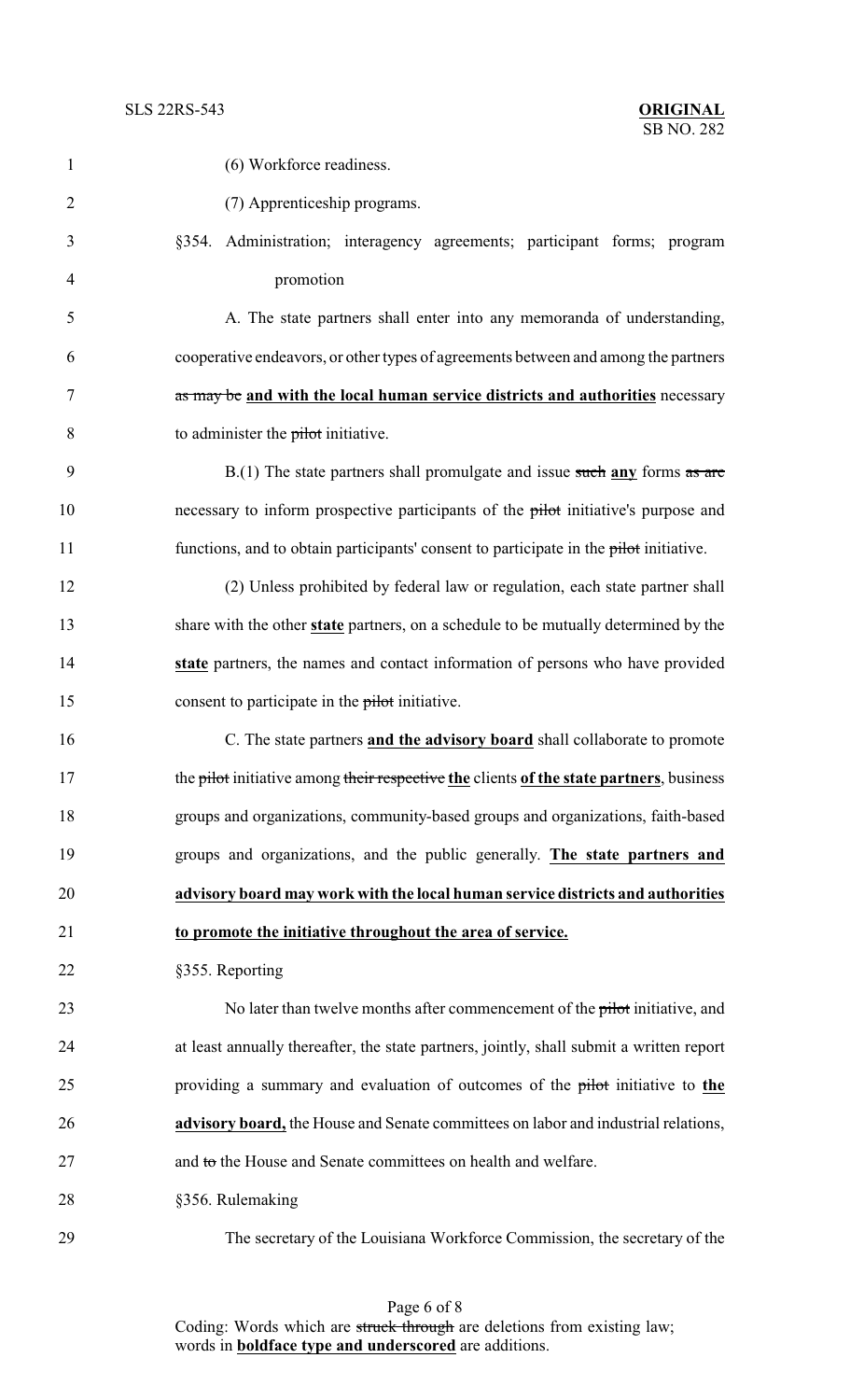| $\mathbf{1}$   | Department of Children and Family Services, the secretary of the Louisiana                    |
|----------------|-----------------------------------------------------------------------------------------------|
| 2              | Department of Health, the state superintendent of education, and the president of the         |
| 3              | Louisiana Community and Technical College System shall promulgate all such rules              |
| $\overline{4}$ | in accordance with the Administrative Procedure Act as are necessary to implement             |
| 5              | the provisions of this Part.                                                                  |
| 6              | Section 2. This Act shall become effective upon signature by the governor or, if not          |
| 7              | signed by the governor, upon expiration of the time for bills to become law without signature |
| 8              | by the governor, as provided by Article III, Section 18 of the Constitution of Louisiana. If  |
| 9              | vetoed by the governor and subsequently approved by the legislature, this Act shall become    |
| 10             | effective on the day following such approval.                                                 |

The original instrument and the following digest, which constitutes no part of the legislative instrument, were prepared by Brandi Cannon.

## DIGEST SB 282 Original 2022 Regular Session Jackson

Present law provides that the executive director of the La. Workforce Commission, the secretary of the Dept. of Children and Family Services, the secretary of the La. Dept. of Health, the state superintendent of education, and the president of the La. Community and Technical College System, referred to collectively as the "state partners", collaborate to design and implement a workforce training and education initiative for public assistance recipients. Provides that the initiative's purposes are to improve employment opportunities for and promote workforce advancement. Proposed law retains present law and provides for an advisory board to assist the state partners. Provides for the advisory board membership and meetings.

Present law requires the state partners to design the initiative's operations and system of services to facilitate replication of the program in all regions of the state. Proposed law retains present law and requires, prior to the design and implementation of the initiative, the advisory board to conduct meetings for the purpose of receiving public input regarding the program.

Present law provides for the pilot initiative to operate and serve participants in certain regions. Proposed law changes the initial areas served to the following parishes: Concordia, East Carroll, Madison, Morehouse, Ouachita, Richland, St. Landry, and Tensas.

Present law provides that, if agreed to by the head of each state partner, the partners may expand the geographic service area of the pilot initiative beyond the initial regions. Proposed law retains present law but removes the requirement for agreement by each state partner.

Present law provides for the duties of the state partners in implementing and administering the initiative. Proposed law retains present law but makes technical changes.

Present law provides for the state partners to submit annual reports providing a summary and evaluation of the initiative's outcomes to the legislative committees on labor and industrial relations and to the legislative committees on health and welfare. Proposed law retains present law and provides for the annual report to be provided to the advisory board.

Page 7 of 8

Coding: Words which are struck through are deletions from existing law; words in **boldface type and underscored** are additions.